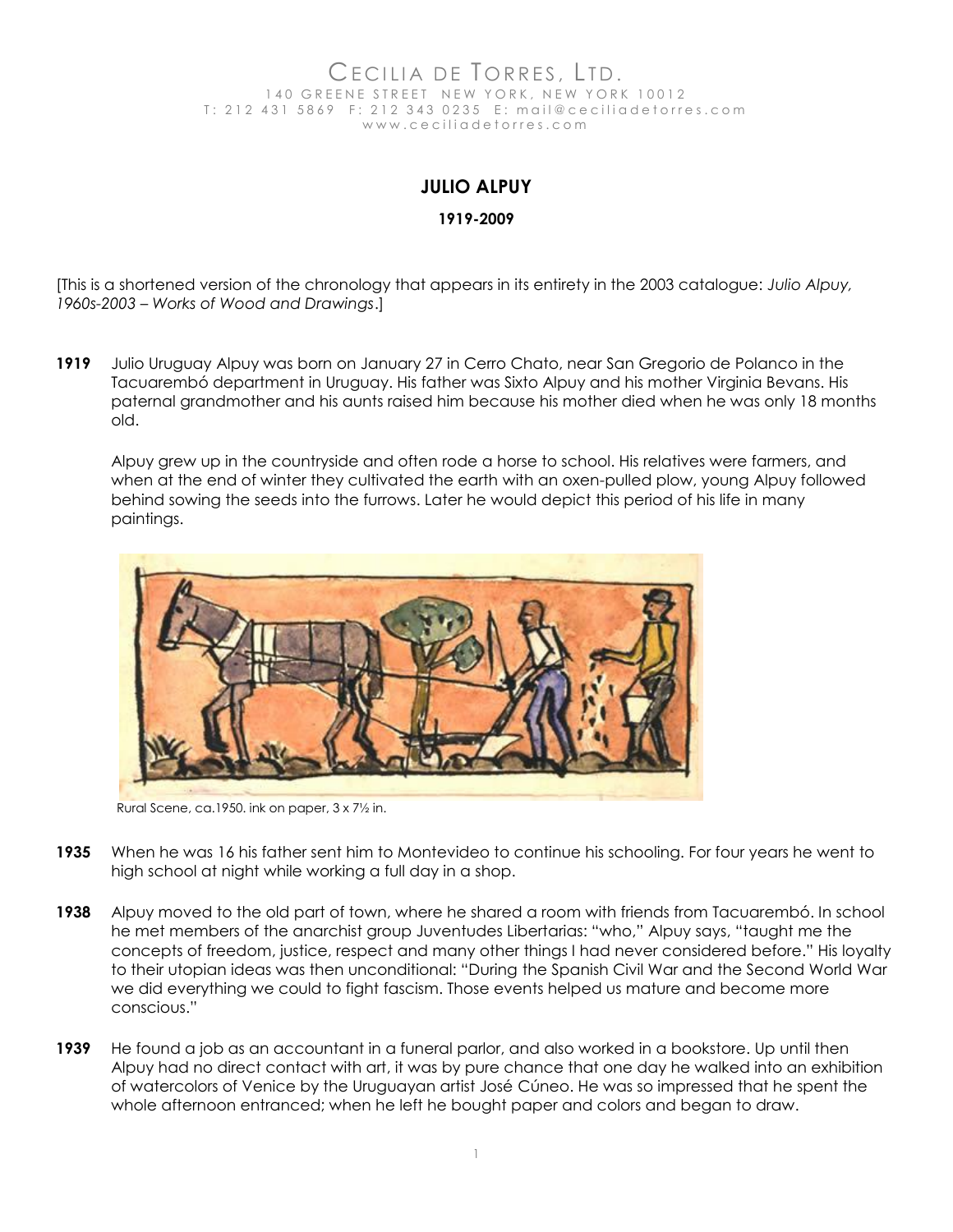**1940- 41** When his friend Víctor Bachetta, who was a member of the Association of Constructivist Art, discovered that Alpuy was drawing, he invited him to meet Torres-García. Alpuy recounts the first time he met the artist. "When we stepped into the entrance hall, before I even was introduced to Torres, just by seeing his paintings on the walls, I knew I had found what I had been searching for. I said to myself: 'this is what I want.' When we left Torres asked me: 'when do you start working with us?'" Alpuy replied that he had no money to pay and Torres-García replied: "Bring paper, pencils and come back tomorrow."

At the Taller Torres-García, Alpuy found a community of young artists and kindred spirits. Torres-García demanded total commitment to painting, for him art in practice and in theory were indistinguishable. His teaching was not only about abstract concepts; he also encouraged his students to fully participate in his ideas. Alpuy explains that Torres-García "drew us inside his own world, he gave us everything. And as he gave of himself fully, he expected us to do the same. It was through his painting that he transmitted to us universal concepts, that is why at first we painted just like him."

**1943** In May of 1943, Alpuy participated in the eleventh exhibition of the Taller Torres-García. He was then working on a series titled *Chimneys*, which already demonstrate his own unique style. "I was after an idea, by simplifying each separate element in a cityscape, chimneys for example, and isolating them from the context of the cityscape, I found their intrinsic abstract shape."



Mural, 1944. Hospital St. Bois, Montevideo.

- **1944** The artists of the Taller were invited to decorate the walls of the Saint Bois Hospital, a modern building for tuberculosis patients. Alpuy painted two large constructivist murals: an urban landscape and a dynamic composition of large forms of roofs and chimneys. Altogether the artists painted 35 constructivist murals in primary colors throughout the three floors of the Hospital. The Argentine art critic Jorge Romero Brest wrote: "the murals in conjunction with the architecture created a space that was alive with the expression of the rhythmic vital force. Torres-García's students are accomplished artists." In spite of the support of art figures like Romero Brest, the murals created a controversy with some critics maintaining that the primary colors would adversely affect the patients' mental well being.
- **1945** The jury of the IX National Salon rejected all the works submitted by the Taller artists. So the TTG members organized an exhibition across the street from the Salon, and distributed fliers inviting the public to see their work and to judge for themselves.

They opened a permanent exhibition space and so that the artists could devote their full time to painting, friends helped by selling their paintings. Thanks to this, Alpuy was able to leave his job at the funeral parlor. Torres-García trained him to teach drawing and painting to the increasing number of new students. When Torres-García asked Alpuy to create something that would reflect the Taller's character, he made *Construction with Red Man* in painted wood.

Encouraged by Torres-García to travel to the Andean region to see pre-Columbian art, Alpuy, Gonzalo Fonseca, Jonio Montiel, and Sergio De Castro traveled to Bolivia and Peru in December.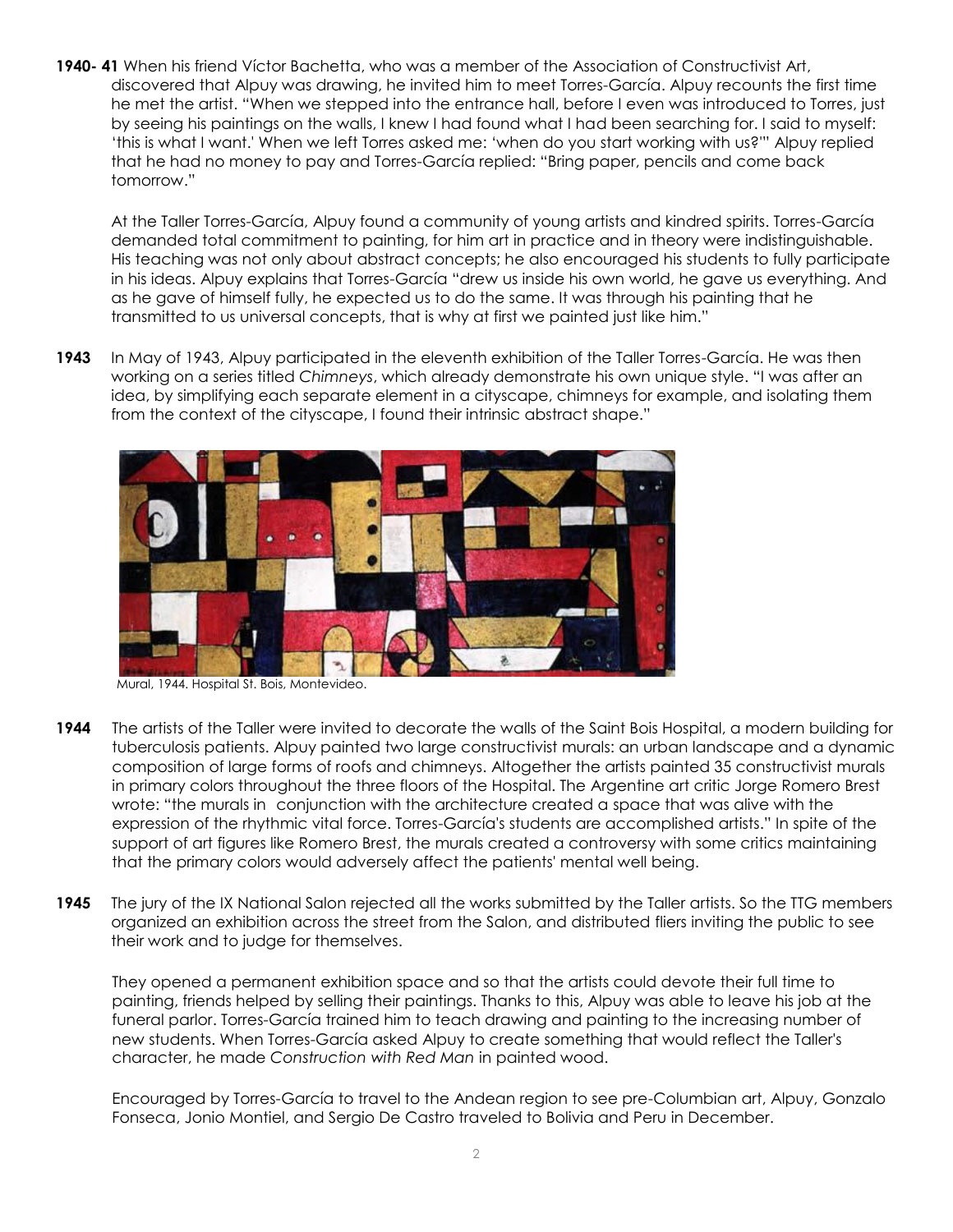

Construction with Red Man, 1945. Oil on wood, 74 x 36 x 9 in.

**1946** They went to Tiwanaku, to see the Gate of the Sun. On Lake Titicaca, they sailed to the Island of the Sun and the Island of the Moon. They visited Cuzco, and on the way to Machu Picchu, they stayed in Ollantaytambo. For Alpuy the pre-Columbian sites and monuments were their first contact, "with real and concrete art. I think that helped us understand what Torres-García was trying to teach us."



Monumento, 1946. watercolor, 9¾ x 13¾ in., Davis Museum Collection, Wellesley College, Wellesley, Mass.

**1947** The lecture series, *The Abstract and Concrete in Art*, which Torres-García gave in the fall, marked that year's painting direction at the Taller. He proposed using the lines of perspective as the point of departure for structuring the canvas and to give a sensation of depth, even though he said that perspective is "visual deception." Alpuy painted many scenes of Montevideo where the lines of perspective are predominant. He added a new twist to this painting exercise by placing elements of reality that blocked the lines of perspective with frontal planes.



Still Life in Primary Colors, 1948. tempera on board, 17¾ x 27¼ in.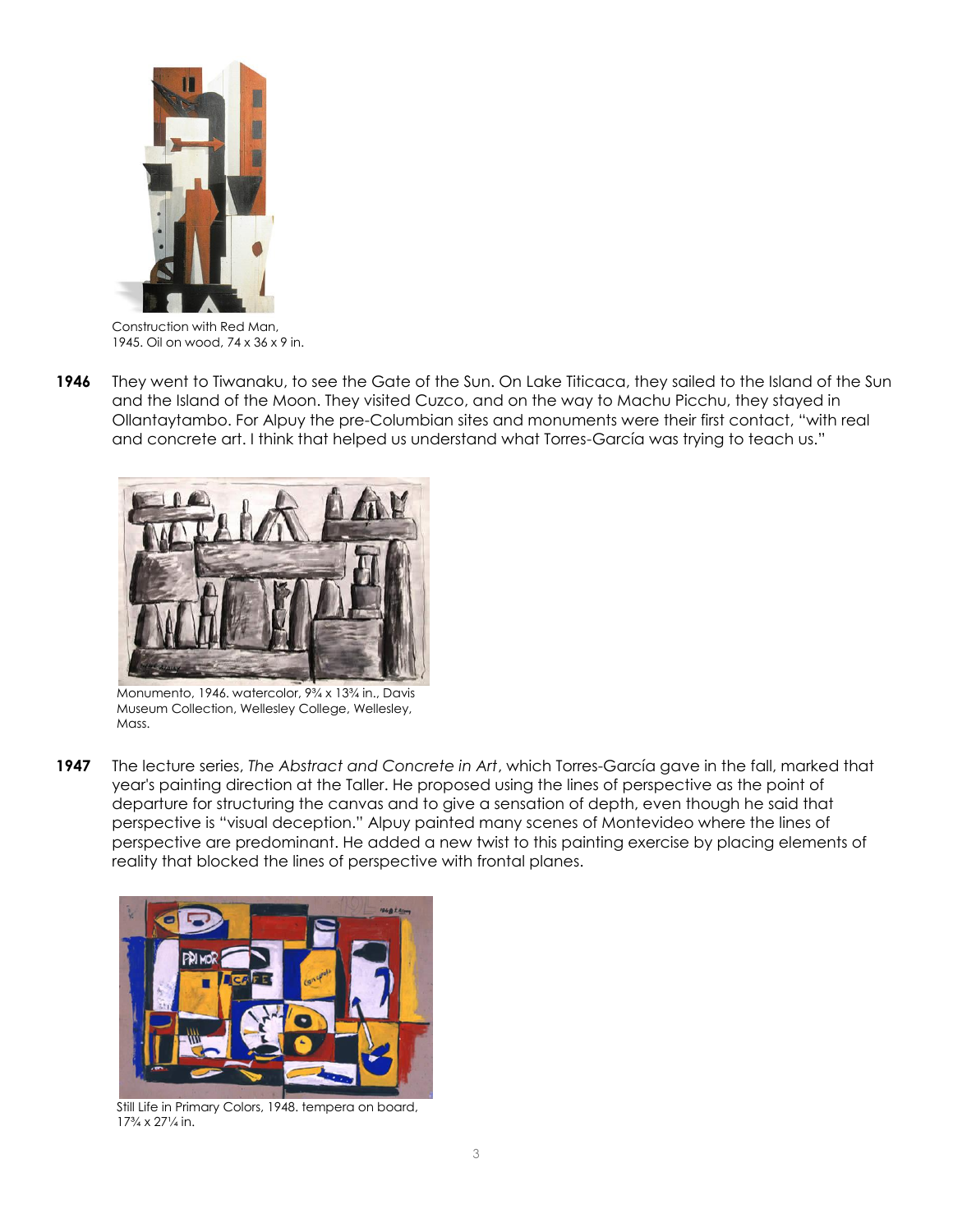- **1948** Alpuy's production was then characterized by bright primary colors. In these works, horizontal and vertical rhythmic lines fragmented the objects into planes. Of these original and vibrant works Alpuy says, "limiting the palette to red, yellow, blue, black and white, results in a more synthetic and abstract work."
- 1949 Torres-García died on August 8<sup>th</sup>. For a time before Torres-García's death, a group of students gathered in his home, as he was already too weak to leave his room. He expounded on the theories developed in his last lectures *The Recuperation of the Object*. According to Alpuy, Torres was so sick that the tone of the lessons changed: "he was no longer teaching us, instead we became his instruments." For Alpuy, the concepts that Torres-García developed in *The Recuperation of the Object* were determinant.

Torres-García had told his students that he had taught them everything he could: "this is no longer an art school; you progressed from naturalism to total abstraction, now you are on your own, you have to find who you are, define your own artistic personality."

**1950-51** Several architect friends helped the Taller artists sell their paintings and secure commissions for murals in the buildings they designed.

The exhibition, *Torres-García and his Workshop*, opened in February of 1950 at the Pan American Union in Washington, D.C.



Buenos Aires, 1951, album central pages, ink and watercolor, 6½ x 18½ in.

After Torres-García's death, Alpuy wanted to leave Montevideo; he often went to Buenos Aires where he painted and completed a sketchbook of vibrant Buenos Aires street scenes.



Genesis, ca.1955, watercolor and ink, 5¾  $x 5$  in.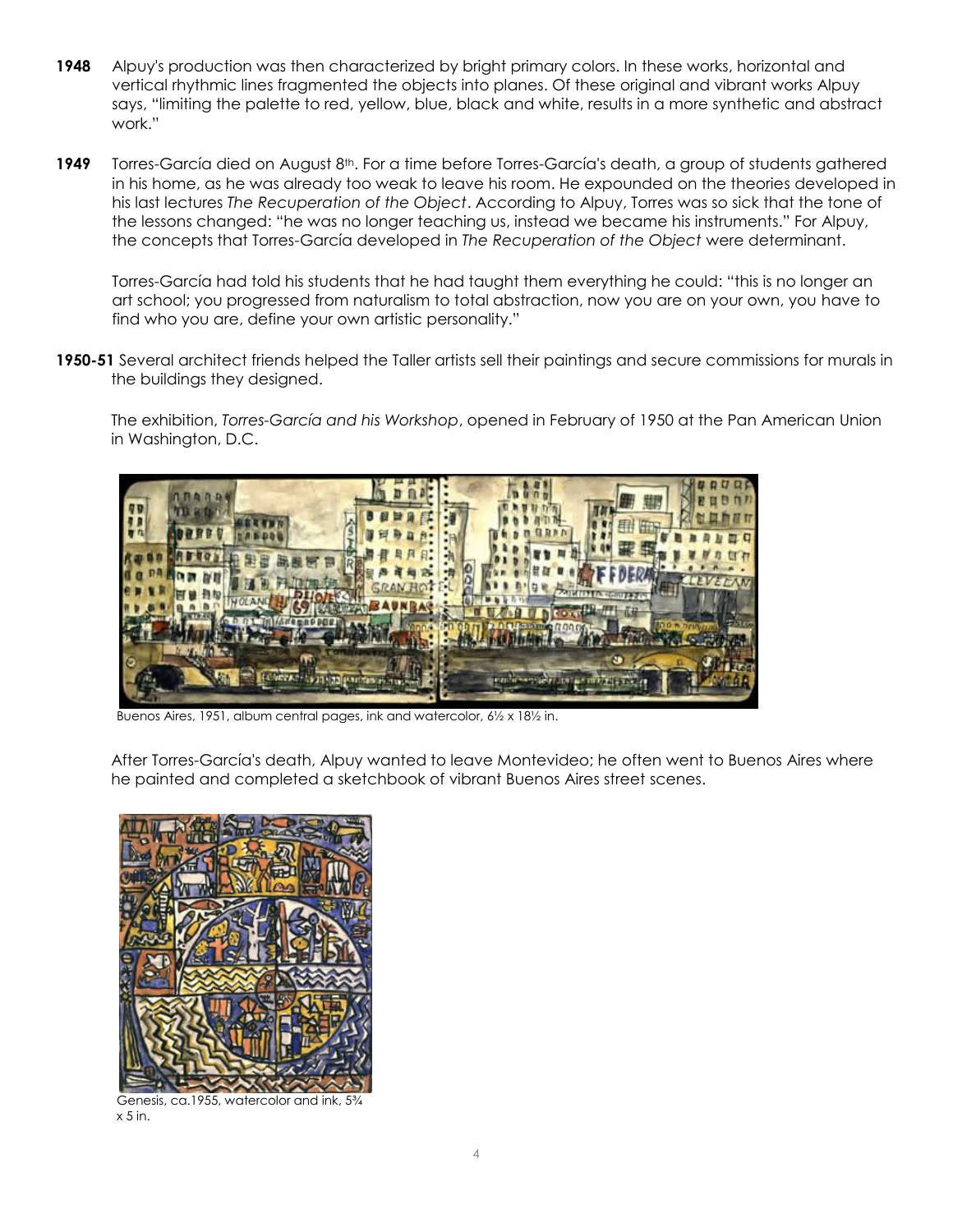Reading the Creation as told in Genesis, inspired Alpuy's first series of drawings and watercolors on a subject that he would repeatedly return to.

Alpuy sent two constructivist paintings of 1950 to the 1st Sao Paulo Biennial in October of 1951. In December 1951 he left for Europe, arriving in Athens. He eagerly visited museums and toured around Athens to view the classical ruins and Byzantine churches and monasteries.

- **1952** In January, Alpuy met up with fellow Taller artist Gonzalo Fonseca in Beirut. They visited Syria and Egypt reaching Karnak and Thebes. By April Alpuy was in Italy. In September he wrote from Venice: "For the last 15 days I've lived among paintings by Titian, Tinttoreto and Veronese. One could go crazy here, because even if you are interested in something else, these marvels trap you." In Paris at the Louvre, Alpuy studied Egyptian mythology; in a sketchbook he wrote notes and drew diagrams of Egyptian history, he was particularly interested in the life cycle as depicted in The Book of the Dead, which he later developed in the murals he painted in Montevideo. In Madrid he went to the Prado almost daily. At the beginning of 1953 he embarked from Vigo for the return to Montevideo.
- **1953-56** Alpuy resumed teaching at the Taller Torres-García. In the weekly, Marcha, Daniel Heide wrote how: "All of us, who studied drawing with Alpuy at the Taller Torres-García in the 1950s, remember him with unconditional gratitude and emotion, for his masterful teaching." Heide mentioned the stern discipline and seriousness that Alpuy implemented in his classes. Among his students were the artists: Walter Deliotti, Mario Lorieto, Juan Storm, José Montes, José Collell, Manuel Otero, Linda Olivetti, Norma Calvete, China Cantú, Guillermo Fernández.

The Uruguayan architects: Rafael Lorente, Mario Payssé Reyes, Ernesto Leborgne began to integrate Constructivist art to their buildings. They commissioned the Taller artists to create tapestries, ceramics, and murals using diverse techniques; Alpuy painted a large fresco (4 x 4 m.) for Mario Payssé Reyes' new house.

He also painted murals in other private homes, for a furniture and design store, in the Liceo Larrañaga a large mural of figures practicing different crafts and professions, and, for the YMCA in 1956, he painted a large mural illustrating various sports.



Oficios (Crafts), 1955. oil on canvas, 39¼ x 62¾ in.

Alpuy's mural paintings, his last works in Uruguay, were based on his "personal obsession with human activities and nature." Instead of placing a single symbol within each compartment of a structure, Alpuy painted whole scenes relative to a given subject: the four seasons, the Genesis or figures practicing traditional crafts and occupations associated with civilizations throughout the ages; pottery, carpentry, astronomy, music, etc.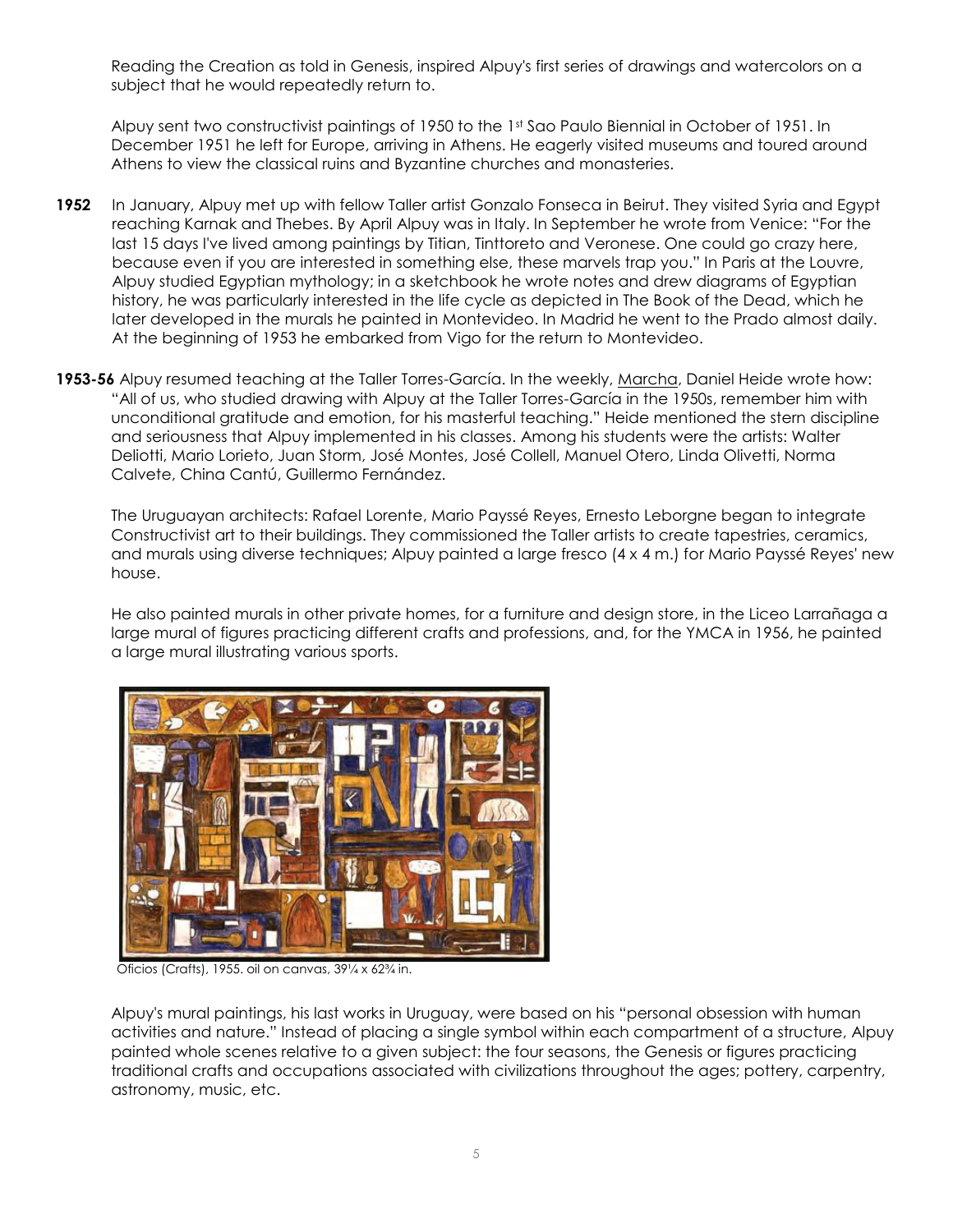His colleagues in the Taller considered Alpuy's reformulation of Constructivism with reserve, their resistance to this new development made him consider leaving Montevideo. "I left," Alpuy told a reporter in 1971, "because my head was full of ideas and I wanted to find a way to express them."



Bogotá, 1958. Oil on canvas, 25 x 29½ in.

**1957** Alpuy decided to travel to Colombia by ship sailing up the Pacific coast from Valparaíso, Chile. In Bogotá, he immediately felt at home, "I started to work with great energy, the landscape, and the soft light of the Sabana captivated me. For somebody like myself, who came from such a flat land, I loved that the city is surrounded by mountains." In this new environment he felt "he had nothing to loose and much to gain."

The Argentine critic Marta Traba, (1930-1983) introduced Alpuy to Colombian artists and intellectuals, among them; the painters Guillermo Wiedemann , Fernando Botero, and the sculptor Eduardo Ramírez Villamizar. For the 12<sup>th</sup> issue of the magazine Prisma, edited by Marta Traba, Alpuy designed the cover and wrote an essay about the Taller Torres-García.

- **1958** Alpuy showed at the Luis Angel Arango Library, the most prestigious exhibition space in Bogotá. In spite of living in Colombia, he presented his exhibition as the "Nº 112 of the Taller Torres-García of Montevideo." He explained that he was showing applied arts: hand embroidered tapestries and furniture, next to his paintings, because for him they were all of the same value.
- **1959-61** Alpuy traveled for several months in Europe with his friends Gúdula and Juan Weiler. They stayed in Dortmund, where Alpuy painted several canvases. "The Ruhr and Germany's heavy industry, provided me with interesting themes in term of forms and color."

Uruguayan friends of Alpuy's who lived in Caracas invited him to their home in Los Palos Grandes. There he met the Cuban writer Alejo Carpentier, the artists Alejandro Otero (thanks to his generous introduction Alpuy showed in the prestigious Sala Mendoza), Oswaldo Vigas and Alirio Oramas. In an essay about Alpuy for Venezuela Gráfica, the art critic and future Dominican president Juan Bosch, wrote: "Julio Alpuy knows the craft of painting. Nothing in his work is improvised. Inch by inch, he consciously works his paintings. He is extraordinarily in control of his medium, how to handle it and the message he proposes." In the same interview Alpuy reiterated that the Taller endorsed an art form that encompassed all aspects of life. "The artists goal is that his work be integrated to life, that it be part of it daily."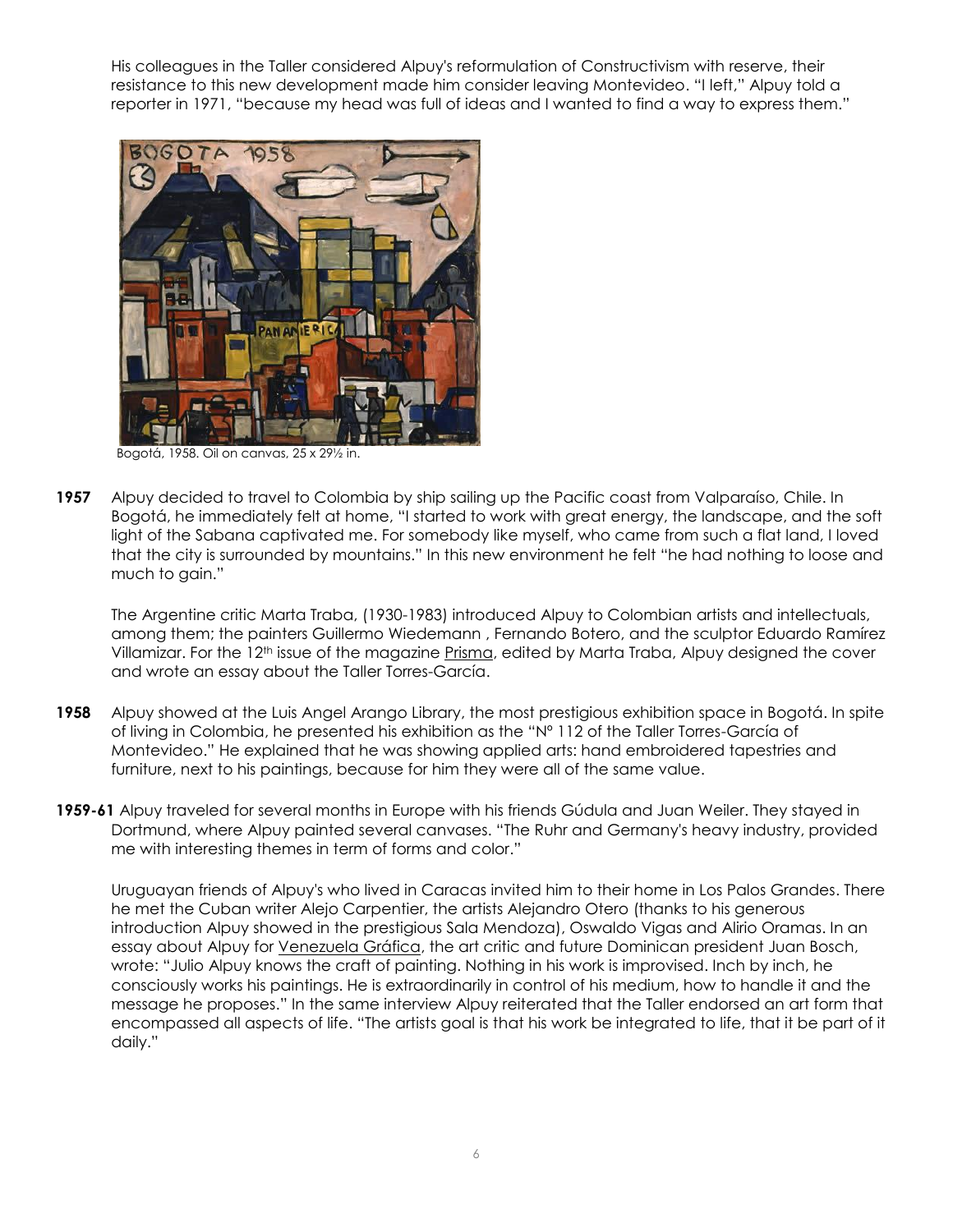

Dortmund, 1959, oil on canvas, 48½ x 34½ in.

Alpuy had abandoned the orthogonal structure in his painting; in its place he introduced diagonal lines that heightened a sense of space without recurring to perspective. Assessing this period in his art, Alpuy said: "So important was my stay in Bogotá, that I consider my career in terms of before and after Bogotá."

**1962-63** In December 1961, Alpuy arrived in New York, he joined Augusto Torres and Gonzalo Fonseca, colleagues from the Taller Torres-García. At that moment he was struggling to find a way to express the ideas unfolding inside him; he had developed a set of forms that he found "didn't fit the traditional rightangle structure."

Up to then, his painting reflected the world around him: structured New York City views; buildings with their characteristic fire escapes and water tanks, still lifes, and the human figure. In the winter of 1962, he was "in the studio all by myself attempting to bring forth all that was inside me. Instead of looking outwards, to the city, I turned introspective. But painting always led me to what I had already done," so he decided that the solution was to change medium. Fonseca let him use his studio in East Hampton, where Alpuy found lots of leftover wood; "I hadn't worked with wood in a long time, I asked myself, what could I do with a piece of wood panel? I cut out a form, made a hole, pasted another, and a new world emerged. I followed what the medium demanded, and in that chaos I found what I was looking for."



Marina Norte, 1962. oil on carved wood, 46 x 23 in.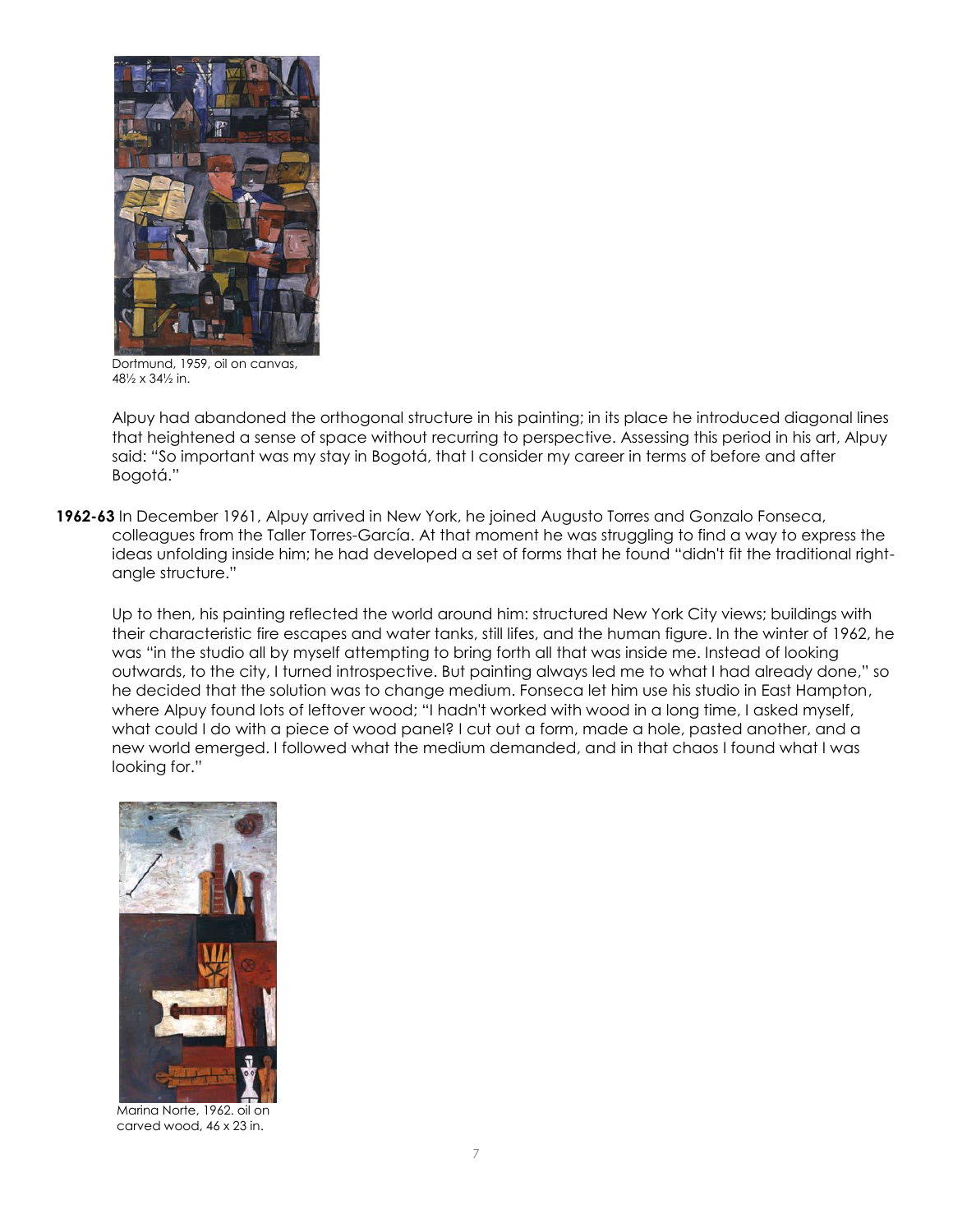A wood panel in relief, *Marina Norte*, is where the transitional elements from the external to his inner search first become apparent. Although there are some references to a landscape, as the title suggests, they are very succinct: one half, the sky, is luminous and the other, the sea, is dark. Next to a building and a boat, Alpuy placed a coffin and a shape that could either be a phallus or a mooring post. According to the dictionary of symbols, a coffin is associated to femininity and to the earth, the beginning and the end of life. The phallus is the perpetuation of life, active power, and the force of cosmic expansion.

The titles that Alpuy chose for his wood reliefs correspond to symbols of transition and inner-change: *Transmutation*, *Metamorphosis*, and *Cult to Dionysus*. It is no coincidence that Dionysus personifies unchained desire, liberation from inhibitions, the unconscious freed.

The correlation of the references to the earth and the subconscious – the telluric as connected to fertility and death in Alpuy's watercolors and wood carvings – anticipated other artist's work in this direction, notably Ana Mendieta (1948-1985), who in 1982 declared that for the past twelve years she had been: "exploring the relationship between myself, the earth and art. I have thrown myself into the very elements that produced me..."

Alpuy wished to represent in a new and symbolic manner nature's vital force. A recurring image is of a tree emerging from a rock, Alpuy saw such a tree in the Syrian Desert: growing against all odds from the crevice of a rock. It struck him how strong the will to live is. A tree felled by a storm and left with its roots in the air impressed him deeply; "This image became a very personal form, it is a rhombus but it is a tree as well – the idea of a tree." According to Alpuy, images don't originate in fantasy but from personal experience. He believes that the general idea that abstraction is total absence of representation is misunderstood, for him it means to extract the essential, and he remarks that the dictionary's definition is: "A summary or epitome containing the substance. An artistic composition intended to suggest an idea or emotion without imitating recognizable objects."

From this period of introspection, Alpuy produced works of great vigor and originality, they are rough, suggesting sexual instinct as a vital force in his symbolic and schematized representation of male and feminine sexual organs.

Alpuy rented a long and narrow studio on 13<sup>th</sup> Street between Avenues A and B. The Argentine critic Rafael Squirru described it very perceptively as "a deep cave. It was like being in Altamira or Lascaux instead of New York."

Alpuy befriended Alfred Jensen and Mary Frank.

**1964-65** Alpuy returned to Montevideo. He showed his recent work at the Centro de Artes y Letras, El País. Critics welcomed his "emancipation" from Torres-García and constructivism. Although Alpuy remarked that it hadn't been something he consciously sought, it was the result of a natural development in his work.

Concerning the issue of the TTG artists' emancipation from their teacher, in January of 1965 while visiting Montevideo, Gonzalo Fonseca's remarks on the recent Alpuy exhibition, were published in the weekly Marcha: "If Torres-García formed us, it doesn't mean that we have to keep painting as he did. If Alpuy's new work is strong it means that it [the Taller Torres-García] was a good school. One thing is the school's group instruction, and another is each artist's own evolution, we take and then we transform. If today, Torres-García were still alive he wouldn't be painting as in the last year of his life."

Alpuy's wood panels display an array of different techniques; delicate incised graphisms, ink drawings on the raw wood or on white painted areas, carvings, intarsia of colored glass and mosaics. Alpuy was excited with the new possibilities that working with wood opened up to him: "a new, more concrete spatial element was born, I had to reconsider problems that arose as I worked in a medium that wasn't painting."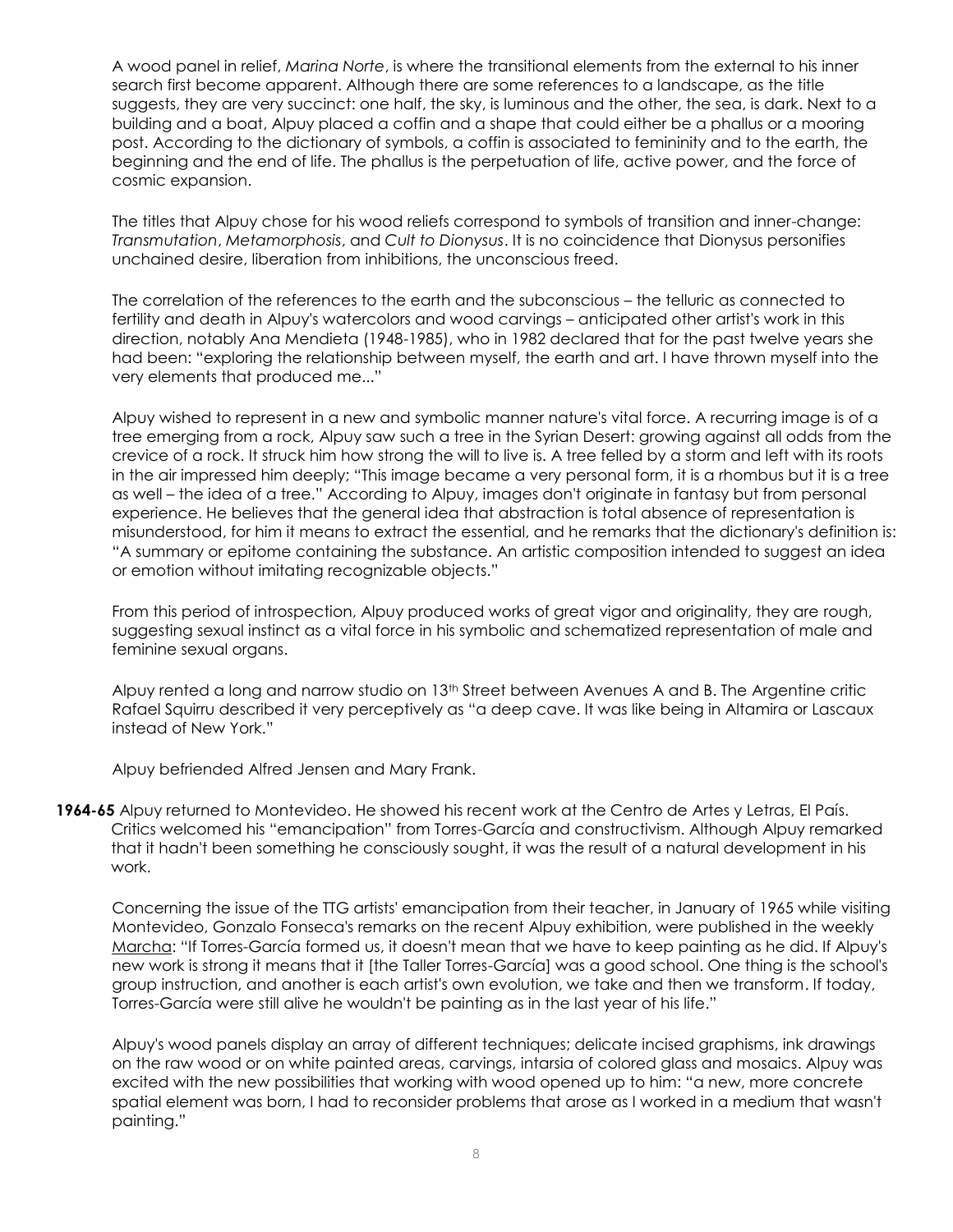

Universo, 1964. wood relief, 39 x 61 in., Rockefeller Family Collection, Kykuit, New York

Nelson Rockefeller purchased *Universo*, for his collection. Today it hangs in Kykuit, the family residence in Pocantico Hills, north of New York City. In the summer of 1965, his friend Juan Weiler invited him to the South of France. Alpuy visited the Picasso Museum in Antibes where he saw an exhibition of recently excavated erotic Roman ceramics and stone reliefs. He completed his own series of erotic works on paper.

**1966 – 69** Alpuy's wood compositions were evolving from frontal works to more sculpturally spatial, something new for him and quite a challenge. In *Fertilidad*, the full, convex womb shape recalls prehistoric bone figures symbolizing fertility; their representation reduced to a headless torso with breasts and a slash as the female sex.

In the summer of 1968 he traveled in Europe. Upon his return he rented a studio on Bond Street in Manhattan.



Alpuy next to Fertilidad, 1969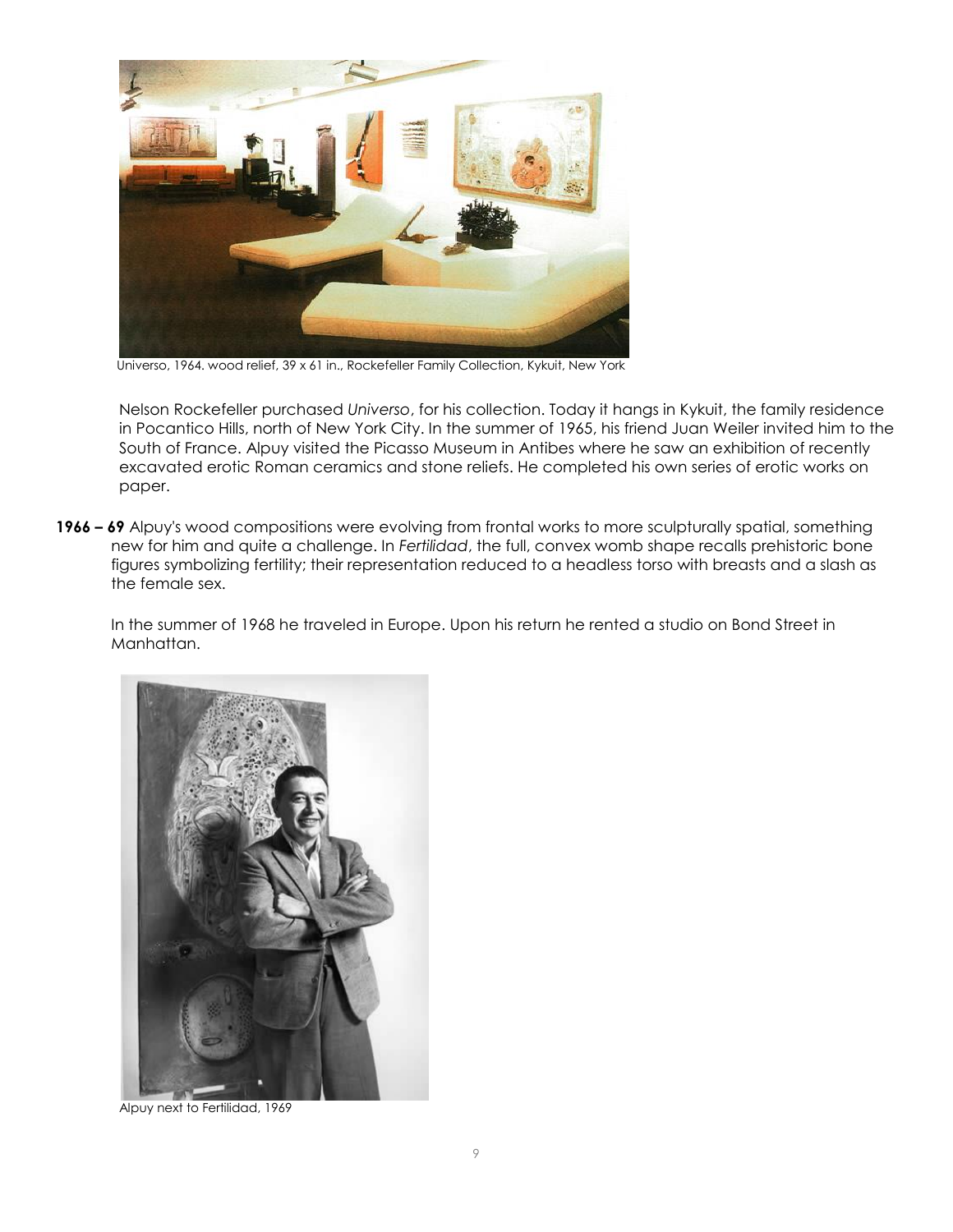**1970 – 72** In December of 1971 the Guggenheim Museum presented a Torres-García retrospective exhibition. Most of the original Taller Torres-García artists were reunited after many years for the occasion. Francisco Matto, José Gurvich, Horacio and Augusto Torres, traveled to New York meeting Alpuy and Fonseca.



Arquetipos № 1, 1978. engraving, 5½ x 5 in., 14,4 x 12,5 cm.

The Uruguayan painter Luis Solari (1918-1997) invited Alpuy to his printing workshop in Morristown, New Jersey. Alpuy was so taken with the process that he bought a press. In September of 1971, he showed 17 prints in Montevideo. The art critic Nelson Di Maggio wrote: "We can disagree with Alpuy's intimate message, or the subtle character of his refined technique: but you can't ignore the persuasive eloquence of his poetic images. By distancing himself from Uruguay, Alpuy affirmed his artistic personality… his vision is now more intimate and profound, he achieved a style of his own and found a plastic balance that, while at the dawn of a new expressive stance, recaptures without any sentimentality, a fruitful past." Today, Alpuy concludes that while he worked for several years in printmaking, and thoroughly enjoyed it, he actually prefers to draw. Indefatigable draftsman, he can't understand how little some artists draw today. For him, "it is by drawing that issues in art are resolved. To draw is to think."



José Gurvich, looking at Snail of Life (Caracol de la Vida), at the Alpuy exhibition at the America's Society, New York, 1972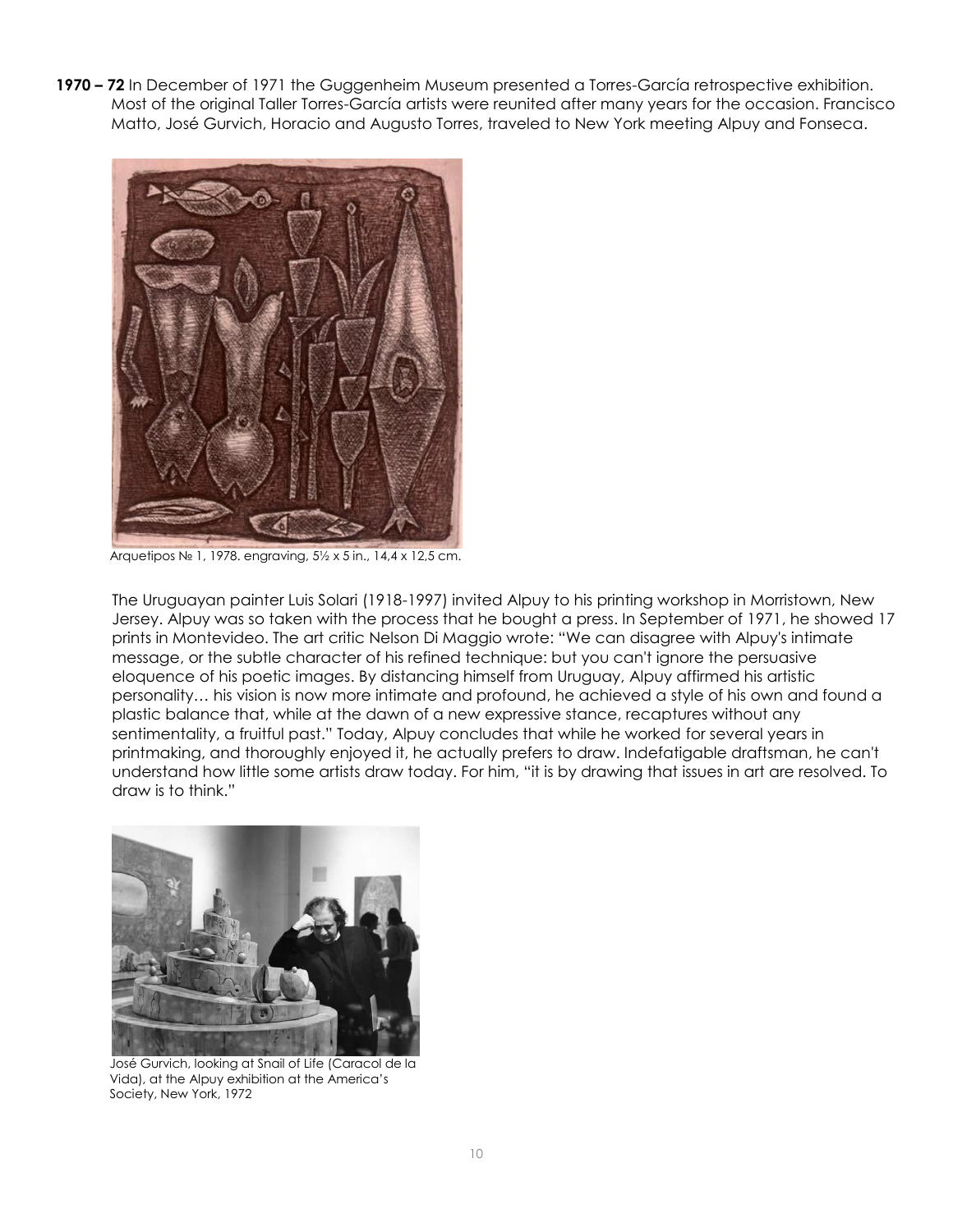His exhibition of works in wood at the Center for Inter-American Relations [today, the Americas Society] was accompanied by a catalog with text by Ronald Christ. The New York Times art critic, John Canaday, remembered today for his lack of vision, in a brief review of the exhibition noted: "these compositions assembled from wood-carvings usually rather roughly or even crudely executed, suffer from a basic disharmony between their apparently naive conception and execution and the sophistication of the sources from which the bits and pieces are derived. Braque and Picasso are conspicuous in some details... yet, eventually a spirit of cheerful innocence prevails." His remarks are typical of the simplistic and paternalistic view of Latin American art in the United States, when 'naïve' or 'innocent' were inescapable adjectives.

- **1973-75** Bought a loft on Lafayette Street that he renovated. In his new loft, Alpuy taught painting and drawing classes; the renewed contact with canvas and colors inspired him to return to painting. His canvases of this period were organized according to an underlying structure; the subject matter is man in a natural environment, surrounded by animals, plants, and the elements: clouds, fire, rocks, and rivers. Ronald Christ, very perceptively described Alpuy's Arcadia: "In this idealized world, people seldom work. Chiefly they recline, sit, and lie: they rest, often gathered around a fire in the warmth of their ruddy hues and friendly closeness. They require not shelter or clothes. This is a social and natural but *not* psychological world..."
- **1976-79** Alpuy went to Montevideo where he hadn't been in 12 years, bringing with him an exhibition of his new paintings. In 1977, he traveled to Bogotá for the opening of his exhibition at La Galerie. Planning to return to Montevideo for long periods, Alpuy bought a house there. In 1979, after extensive renovation he settled in, working in its studio. But he missed New York and after scarcely two years he returned.
- **1980 -84** Alpuy won the commission to paint four murals for the new Uruguayan embassy in Buenos Aires. It took Alpuy four months to paint them directly on the walls with acrylic. At Galería Sarmiento in Buenos Aires he showed paintings related to the murals. In a review for the exhibition, O. S. in La Opinión cultural de Buenos Aires, accurately described Alpuy's work of the 1980s: "Strong and archaic, this singular universe can't be compared or related to any tendency or school. It is difficult to convey these paintings' total dimension, their surprising richness, which paradoxically is based in an ascetic, even rough plastic language and its structural character which could be said is almost aggressive while also lyrical." In 1983, Alpuy was awarded a grant from National Endowment for the Arts.
- **1985-89** After years of teaching his students how to paint still-lifes, they hired a model to draw nudes, Alpuy joined his students drawing and painting a number of figures where his natural mastery of color shines, he was realizing an old desire dating back to his trip to Italy where he first saw the splendid renaissance nudes. Although this was a short digression it favorably contributed to his work, in 1987, he returned to wood sculpture.



Composition in Primary Colors, 1996. Oil on canvas, 47½ x 35 in., 121 x 89 cm.